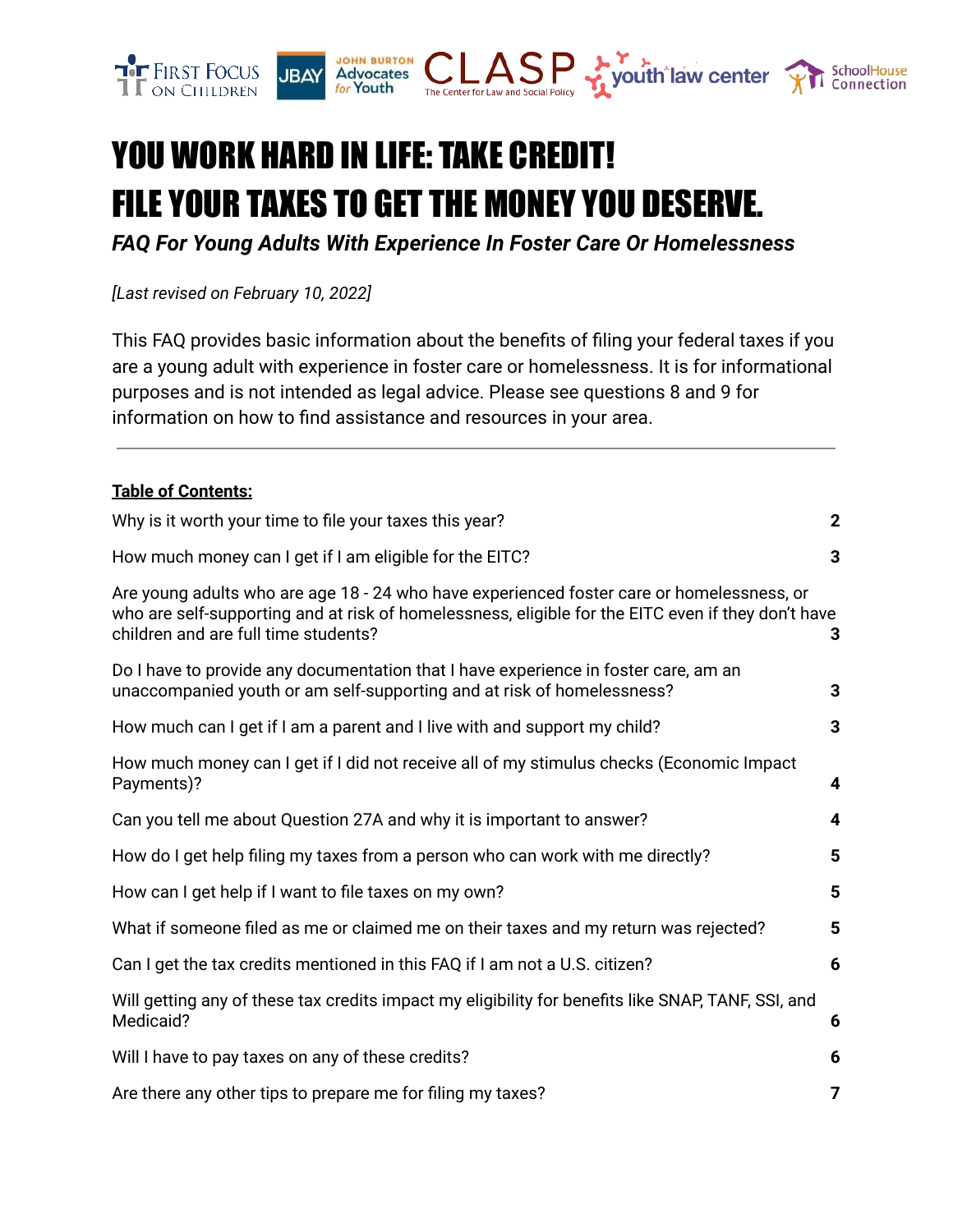#### <span id="page-1-0"></span>**1. Why is it worth your time to file your taxes this year?**

There is a lot of money that young adults between the ages of 18 and 24 are eligible for this tax year **and you need to file your taxes to get this money \$\$\$\$\$.** These opportunities apply to all states and U.S. territories. Here are a few things you may be eligible for:

- **EITC (Earned Income Tax Credit):** Young people ages 18 or older who are or have been in foster care or homeless may be eligible for the EITC if they made any money from work last year.
- **CTC (Child Tax Credit):** Young people who are parenting may also be eligible for the CTC and can receive it even if they did not make any income last year.
- **EIPs (Economic Impact Payments):** Young people may also be eligible for any of the EIPs, also referred to as stimulus checks, that they have not yet received. You are eligible for EIPs even if you did not make any money last year.

## <span id="page-1-1"></span>**2. How much money can I get if I am eligible for the EITC?**

For an individual worker without kids, the maximum EITC is **\$1,502**. For a working parent, the maximum EITC is **\$3,618** for one child, **\$5,980** for 2 kids, and **\$6,728** for 3+ kids. The actual amount you receive depends on how much you earned.

# <span id="page-1-2"></span>**3. Are young adults who are age 18 - 24 who have experienced foster care or homelessness, or who are self-supporting and at risk of homelessness, eligible for the EITC even if they don't have children and are full time students?**

Yes! This is a temporary change for this tax year and aims to help young people with experience in foster care, unaccompanied homeless youth, and young people at risk of homelessness.

- You are considered to be a **foster youth** if you are in foster care or were in foster care when you were age 14 or older.
- You are considered to be an **unaccompanied homeless youth** if you are not in the physical custody of a parent or guardian and you stayed at shelters, campgrounds, cars, in motels, or temporarily with other people ("couch surfing").
- You are considered **self-supporting and at risk of homelessness** if you pay for your own living expenses, including housing, and may face a loss of housing or have no other stable housing arrangement.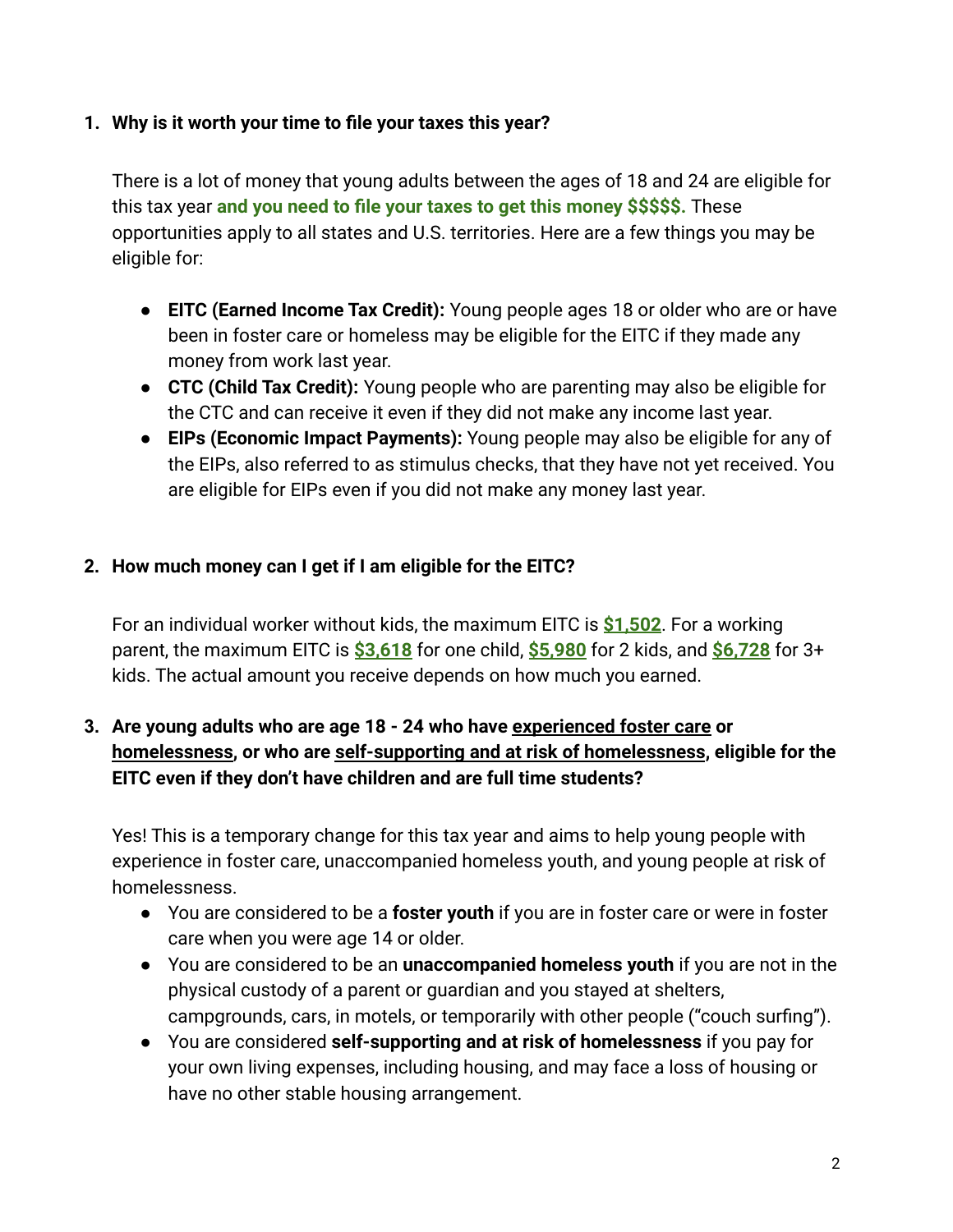## <span id="page-2-0"></span>**4. Do I have to provide any documentation that I have experience in foster care, am an unaccompanied youth or am self-supporting and at risk of homelessness?**

No. All you need to do is check the Box on Question 27A to tell the IRS that you are or were in foster care or are or were experiencing homelessness.

#### <span id="page-2-1"></span>**5. How much can I get if I am a parent and I live with and support my child?**

The maximum EITC for a working parent is **\$3,618** for one child, **\$5,980** for 2 kids, and **\$6,728** for 3+ kids. The actual amount you receive depends on how much you earned.

The **Child Tax Credit** provides up to \$3,600 per child per year aged 0-5 and up to \$3,000 for a child for the year aged 6-17 in 2021. You can get this credit even if you had no earned income. If you received some advanced monthly payments in 2021, you need to file your taxes to get the rest of your credit. (If you received a portion of your CTC payments already, you should receive a letter called Letter 6419 that explains how much you received.) If you didn't get the advance CTC payments in 2021, you can get your full credit when you file your taxes.

If you work and pay for child care, you may also be eligible for the [Child and Dependent](https://nwlc.org/resource/claim-your-money-the-child-and-dependent-care-credit-in-2021/) [Care Tax Credit](https://nwlc.org/resource/claim-your-money-the-child-and-dependent-care-credit-in-2021/).

## **6. How much money can I get if I did not receive all of my stimulus checks (Economic Impact Payments)?**

<span id="page-2-2"></span>If you are eligible for the three rounds of Economic Impact Payments–stimulus checks– that were provided in the last two years, you may be able to get them by filing your taxes. The first EIP was **\$1200**, the second was **\$600**, and the third payment was **\$1400**. If you have children, you may be eligible for even more money. You can claim the third payment on your 2021 taxes. To claim these payments, you will need to file your taxes.

#### <span id="page-2-3"></span>**7. Can you tell me about Question 27A and why it is important to answer?**

Yes! **Make sure you Check the Box on Question 27A if you are or were in foster care or are or were experiencing homelessness.** This will help the IRS know that you qualify for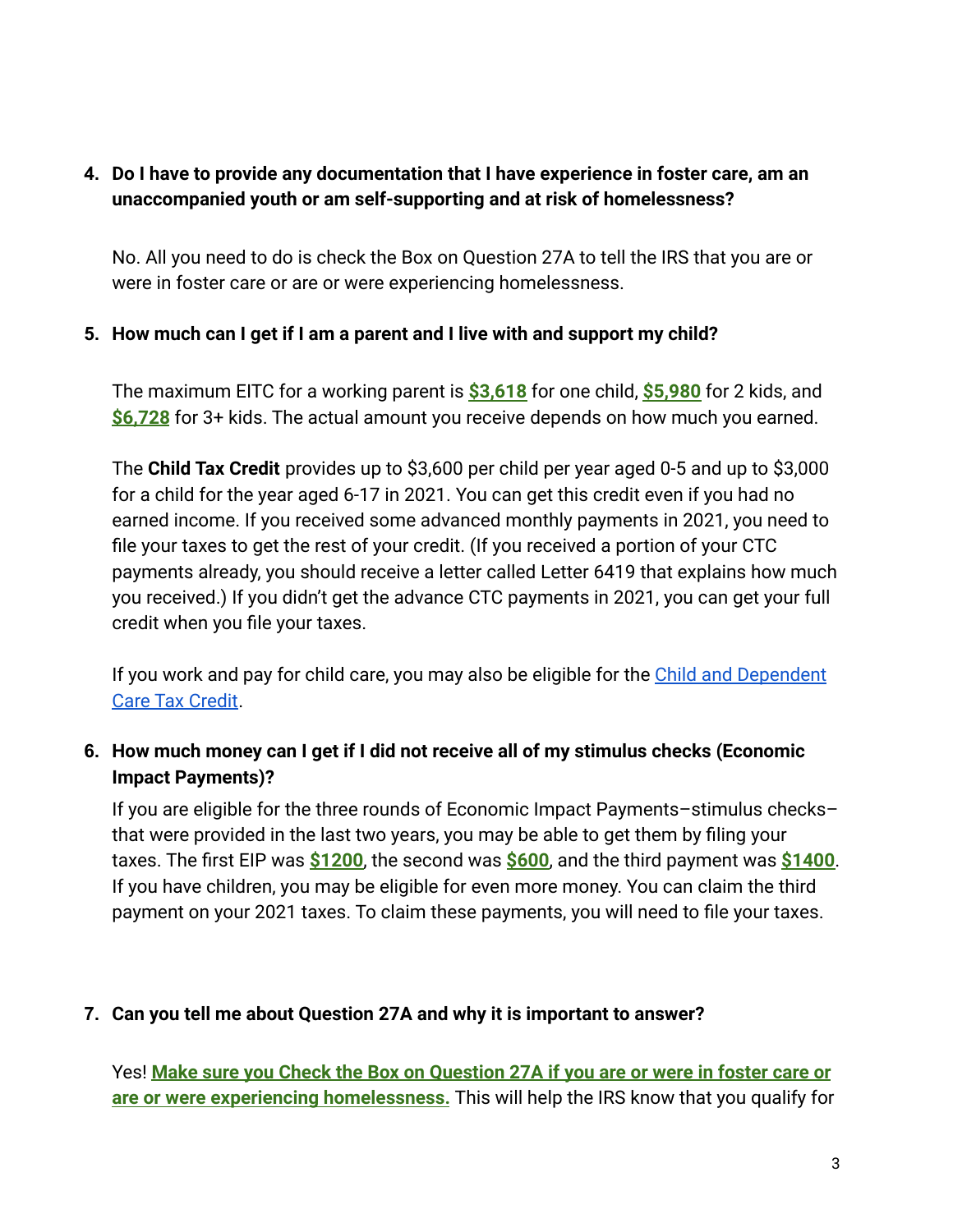the EITC provisions for young people with experience in foster care and homelessness. Checking this box will help make sure you get your money in the case that someone else incorrectly claims you on their tax returns and allows child welfare agencies to share information with the IRS that confirms your status as a foster youth.

2021 estimated tax payments and amount applied from 2020 return. 26 If you have a 27a qualifying child, 27a Earned income credit (EIC). attach Sch. EIC. Check here if you were born after January 1, 1998, and before January 2, 2004, and you satisfy all the other requirements for taxpayers who are at least age 18, to claim the EIC. See instructions ▶ [ **b** Nontaxable combat pay election . .  $27<sub>b</sub>$ c Prior year (2019) earned income  $27c$ **Victoria** 

#### <span id="page-3-0"></span>**8. How do I get help filing my taxes from a person who can work with me directly?**

VITA sites, which are programs that provide no cost tax preparation assistance, may be available in person or virtually. You can find VITA sites in your area here: [https://www.getyourrefund.org/en/vita\\_providers.](https://www.getyourrefund.org/en/vita_providers) You can also call 2-1-1 and ask for a free tax filing service near you.

#### <span id="page-3-1"></span>**9. How can I get help if I want to file taxes on my own?**

You can get help through GetYourRefund. This website can be found at: <https://www.getyourrefund.org/en/questions/welcome>. It will help you find help that you can receive online or forms to help you file your taxes.

#### <span id="page-3-2"></span>**10.What if someone filed as me or claimed me on their taxes and my return was rejected?**

If someone filed as you or claimed you as a dependent before you had the chance to file your taxes, the IRS will not accept your electronic return. You will need to file your taxes by mail. Once you have submitted your tax return by mail, the IRS will begin investigating. You will then receive a letter in the mail from the IRS that asks for more information, and so will the other tax filer.

Generally, there are two ways this could happen: somebody you know claimed you incorrectly—possibly a parent or caregiver—or somebody you don't know used your social security number or claimed you when they should not have. The IRS will not tell you who claimed you as a dependent, but if you know who improperly claimed you and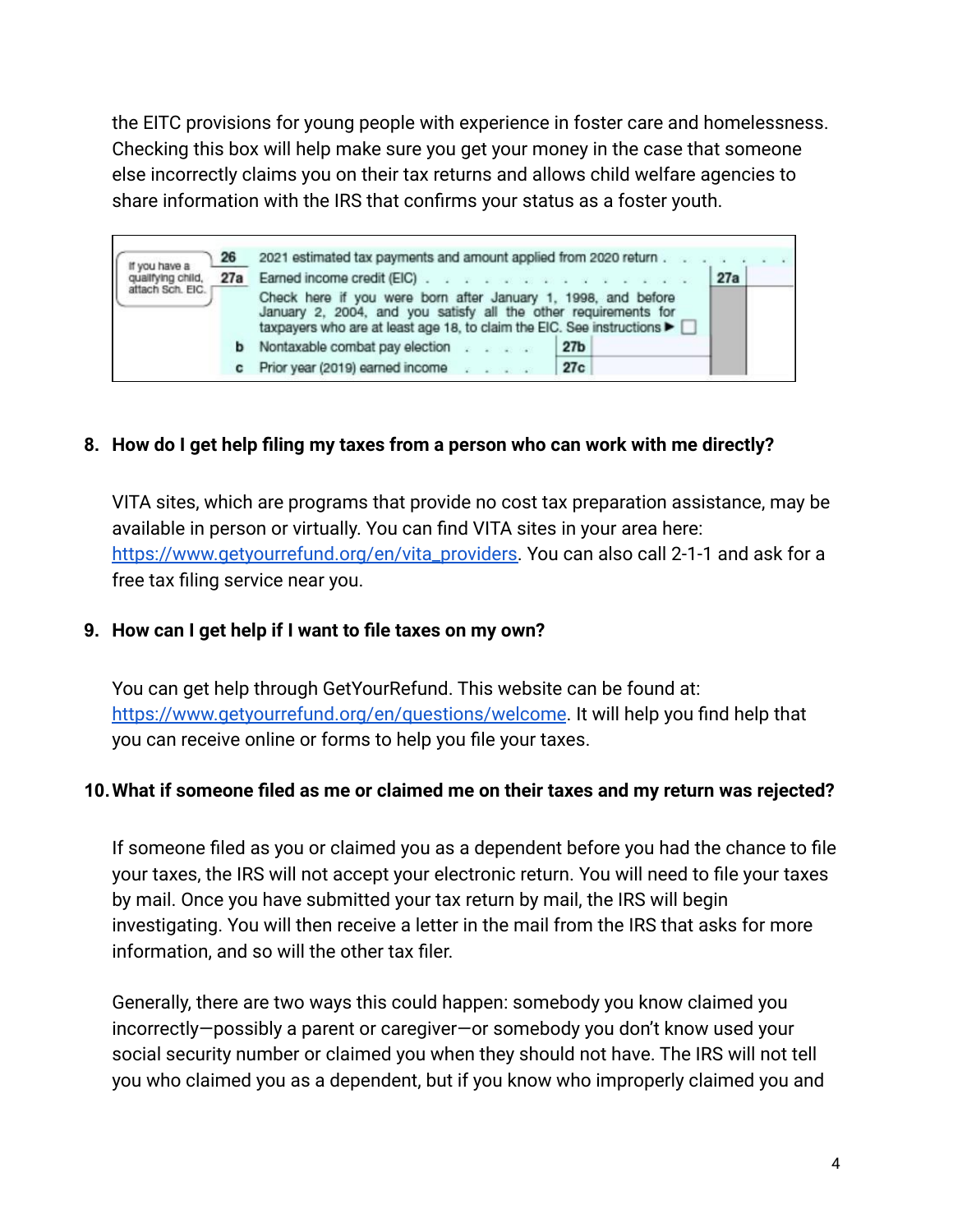feel comfortable reaching out to them directly, you can ask them to file an [amended](https://www.irs.gov/taxtopics/tc308) [return](https://www.irs.gov/taxtopics/tc308) to fix the problem.

If you think that someone is filing as you or claiming you as a dependent who should not be legally doing so please talk to your attorney if you have one. You can call the IRS Identity Theft hotline number at 1-800-908-4490. Check out [this article](https://www.mybanktracker.com/blog/taxes/claimed-dependent-wrongly-308108) for more information on this issue.

You can apply for an Identity Protection Personal Identification Number (IP PIN) to protect your ability to file on your own behalf. If you receive an IP PIN, you must use that PIN to file taxes electronically. If the PIN is lost and cannot be retrieved, you would need to file by paper. The IP PIN application is available at [www.irs.gov/getanippin](http://www.irs.gov/getanippin). You can access the application to enroll into the IP PIN Program, or if you are already enrolled, you can retrieve/view their IP PIN.

## <span id="page-4-0"></span>**11. Can I get the tax credits mentioned in this FAQ if I am not a U.S. citizen?**

If you have a work-authorized social security number (SSN), including under Deferred Action for Childhood Arrivals (DACA), you can claim any of these tax credits or benefits.

If you do not have a work-authorized social security number, you cannot claim these credits for yourself, but you may be able to claim the Child Tax Credit or the third stimulus payment for your children if they have social security numbers. You will need to have, or apply for, an Individual Taxpayer Identification Number (ITIN) to claim these credits. If you do not have an SSN, you cannot claim the federal EITC, although some states allow taxpayers with ITINs to claim their state EITCs.

# <span id="page-4-1"></span>**12.Will getting any of these tax credits impact my eligibility for benefits like SNAP, TANF, SSI, and Medicaid?**

No. Tax credits cannot be counted as income in determining eligibility for, or the amount of, any federally funded public benefit program, including Supplemental Nutrition Assistance Program (SNAP) food assistance, low-income housing, Medicaid, Supplemental Security Income (SSI), and Temporary Assistance for Needy Families (TANF).

## <span id="page-4-2"></span>**13.Will I have to pay taxes on any of these credits?**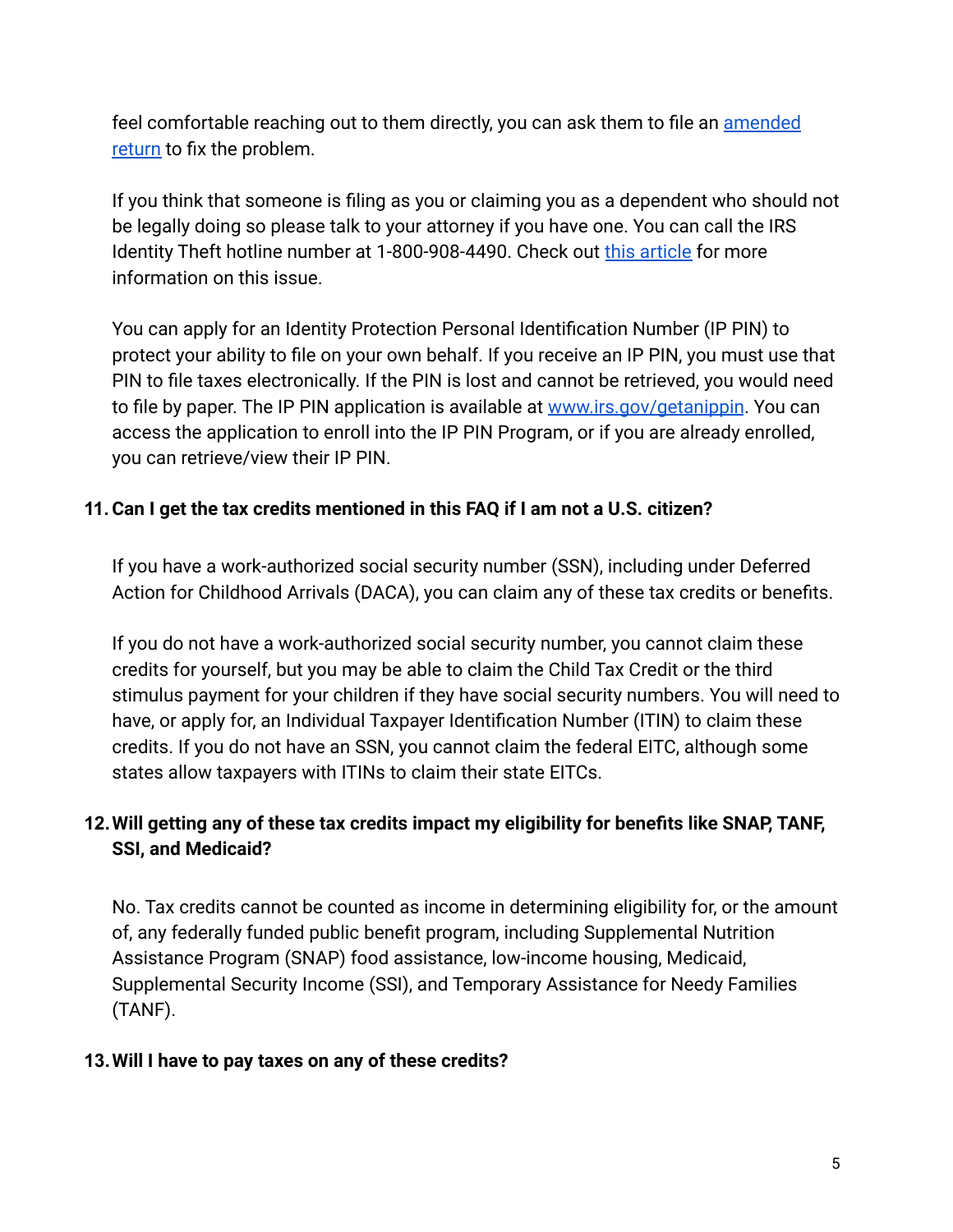<span id="page-5-0"></span>No.

# **14.Are there any other tips to prepare me for filing my taxes?**

# **Tip One: Get the following documents ready before you file.**

#### Vital Documents and Information:

- Your state or other identification
- Your Address
- Your Social Security Number or ITIN
- Bank account and routing number
- Your Identity Protection PIN if you have been assigned one. If you have been assigned one, but don't know it, you may be able to retrieve it by following the instructions at:

<https://www.irs.gov/identity-theft-fraud-scams/retrieve-your-ip-pin>

## Proof of income:

- W-2: this is a document from your employer that shows how much you have made
- Form 4852: this is a form you may need to fill out if your employer did not give you a W-2
- Form 1099-NEC: If you were paid as a contractor for jobs like DoorDash or TaskRabbit, you may have received this form to show the amount you were paid
- Form 1099-G: this is form you should have if you received unemployment
- 1099-INT: this is a form that shows any interest you made if you have a savings account

**Tip Two: Enter accurate amounts to the best of your ability.** To process your return and get a refund quickly, it will help if you use the information you have about any wages you have, any stimulus funds or child tax credit that you received already. You can go online to the IRS [\(https://www.irs.gov/payments/your-online-account\)](https://www.irs.gov/payments/your-online-account) to get the correct amount of the stimulus payments or advanced Child Tax Credit that you received.

**Tip Three: Make sure to use a secure/trusted mailing address.** This will make sure you get any important information from the IRS about your money.

**Tip Four: Use a free tax preparation service or online sites**. Paid preparers can cost up to \$400 that could be going to you in your cash back refund instead.